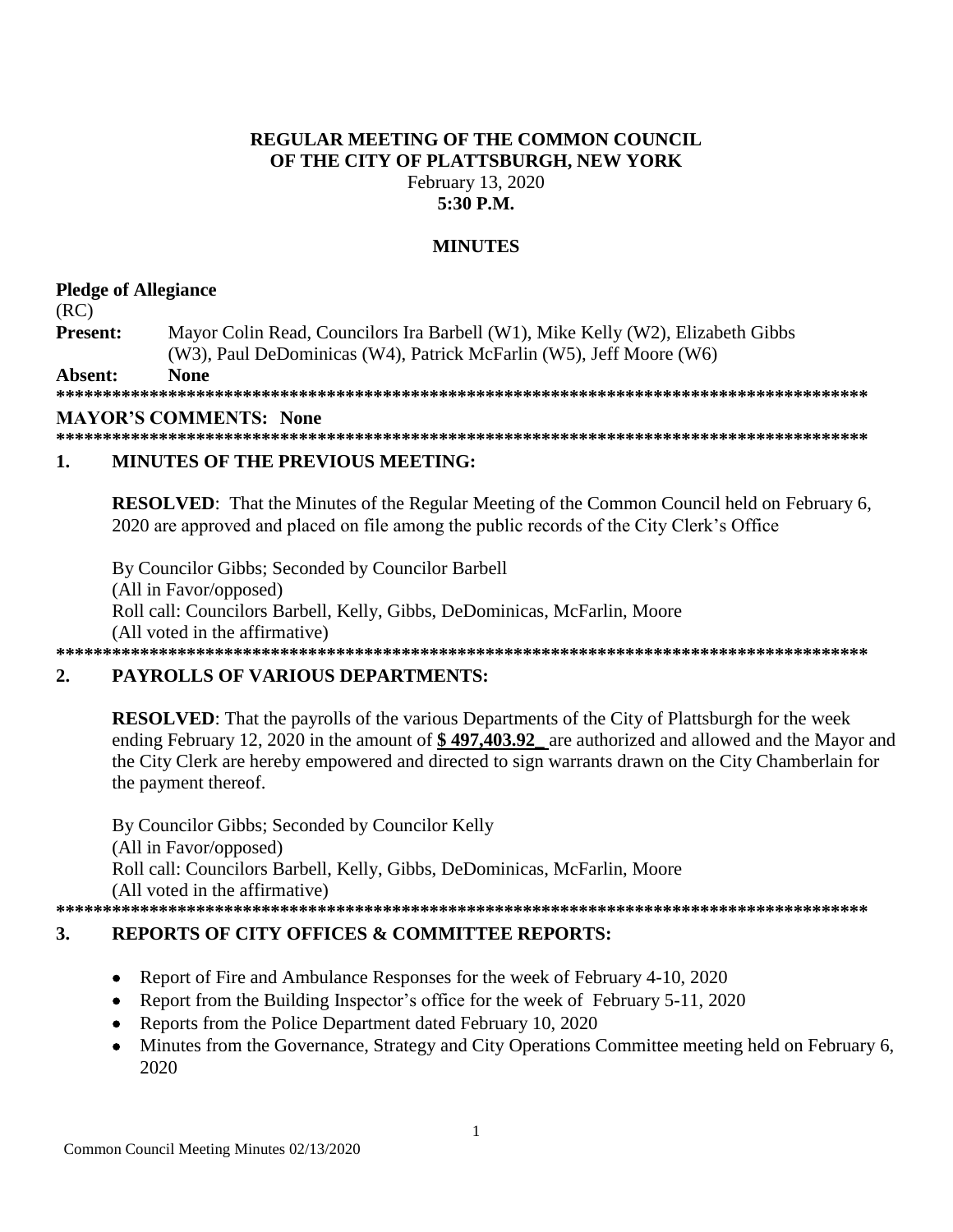# **COUNCILOR/DEPARTMENT CHAIR COMMITTEE REPORTS:**

[meeting reports provided during work session]

**Governance, Strategy, and City Operations-** Chair Councilor Barbell thanked Councilor DeDominicas for Chairing meeting last week when he was out of town and indicated no updates.

**City Infrastructure** – Chair Councilor Moore met tonight, Public Works has had a lot to do over the last few days and are doing a good job.

**Finance and Budget** – Chair Councilor Kelly monthly meeting next Thursday, get together with Chamberlain Marks, Councilor Moore and Mayor. Mayor Read mentioned spoke about 5 and 10 year plan. Gave status update on RFP for IT.

Public Safety – Chair Councilor Gibbs indicated no updates. Mayor Read mentioned Police Department moving along with Dispatcher position.

**Plattsburgh Public Library** – Chair Councilor DeDominicas indicated no updates.

**MLD** - MLD Board President Councilor McFarlin mentioned making great progress on demolition of Green Street buildings.

**RESOLVED:** That the reports as listed are hereby ordered received and any written reports are placed on file among the public records of the City Clerk's Office.

By Councilor Gibbs; Seconded by Councilor DeDominicas (All in Favor/opposed) Roll call: Councilors Barbell, Kelly, Gibbs, DeDominicas, McFarlin, Moore (All voted in the affirmative) 

 $\mathbf{4}$ . **CORRESPONDENCE OR RECOMMENDATIONS FROM BOARDS: None** 

### 5. **AUDIT OF CLAIMS:**

**RESOLVED:** That the bills Audited by the Common Council for the week ending February 14, 2020 in the amount of \$902,166.35 are authorized and allowed and the Mayor and City Clerk are hereby authorized and directed to sign warrants drawn on the City Chamberlain for the payment thereof.

By Councilor Gibbs; Seconded by Councilor Moore (All in Favor/opposed) Roll call: Councilors Barbell, Kelly, Gibbs, DeDominicas, McFarlin, Moore (All voted in the affirmative) 

PERSONS ADDRESSING COUNCIL ON AGENDA ITEMS ONLY: 6. **None** 

### **OTHER ITEMS:** 7.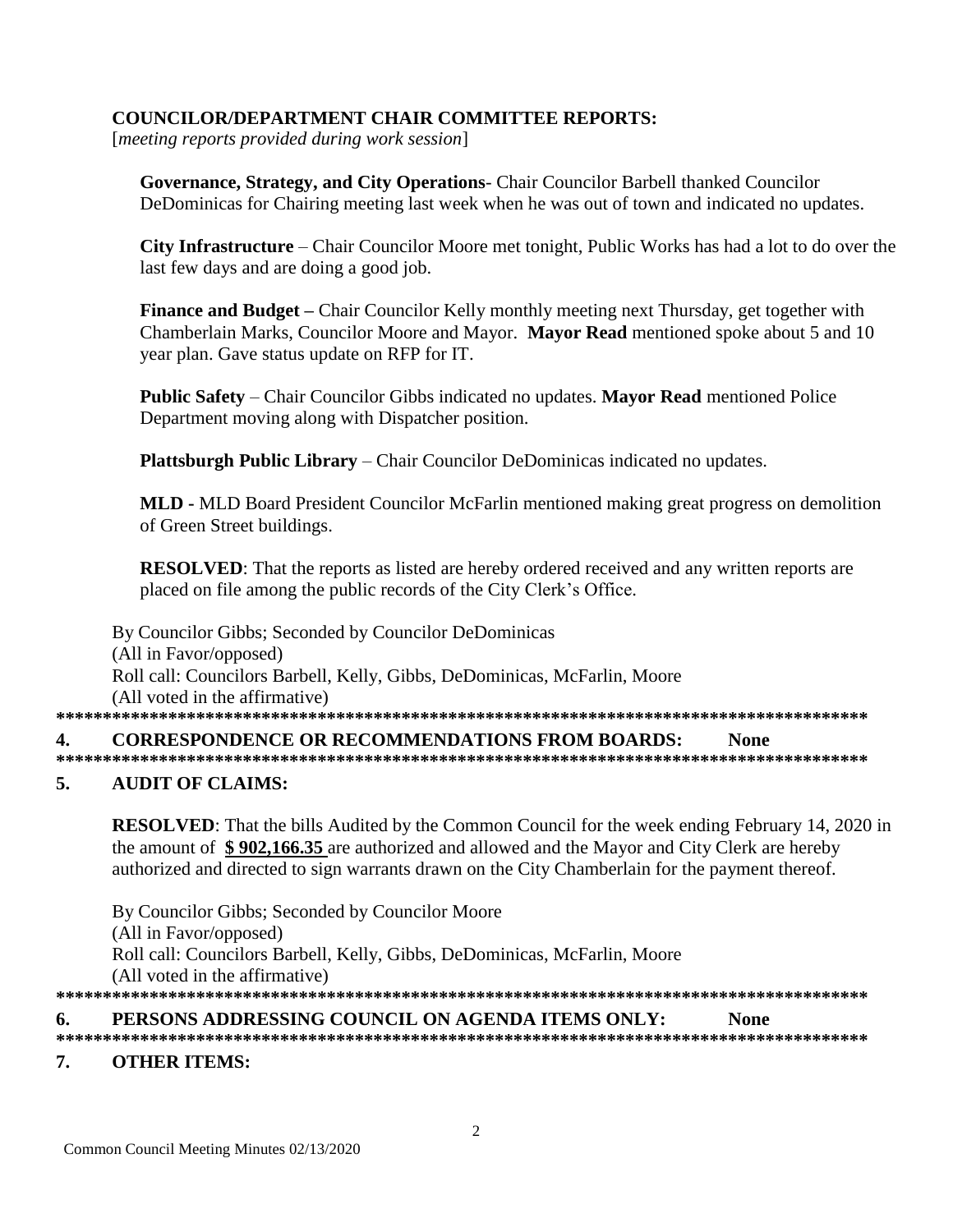A. RESOLVED: In accordance with the request therefore the Common Council approves creating capital project H5110.74, 2020 Equipment Purchase, in the amount of \$510,000 to be allocated between the General, Water and Sewer Funds as per the cost analysis provided in the project resolution.

### Motion to waive reading and move Resolutions 7A and 7B

By Councilor McFarlin; Seconded by Councilor DeDominicas (All voted in favor of waiving reading and move Resolutions 7A and 7B) Discussion: None Roll call: Councilors Barbell, Kelly, Gibbs, DeDominicas, McFarlin, Moore (All voted in the affirmative) **ACTION TAKEN:** Adopted None Follow up Action: 

**B. RESOLVED:** In accordance with the request therefore the Common Council approves that the Mayor be authorized to sign Change Order No. 4 to the "Asbestos Abatement and Demolition of Plattsburgh Municipal Lighting Department (PMLD) Buildings" contract with Ormsby Trucking and Excavating in the amount of \$70,478.

### [See details under Item 7A]

**ACTION TAKEN:** Adopted

None Follow up Action:

#### 8. **TRAVEL REOUEST: None**

 $9<sub>l</sub>$ **RESOLUTIONS FOR INITIAL CONSIDERATION: None** 

#### **NEW BUSINESS AND COUNCILOR REPORTS:** 10.

### **Mayor Read added the following:**

# THE MAYOR HANDS DOWN THE APPOINTMENT OF LAUREN EASTWOOD TO THE CLIMATE SMART COMMUNITY COALITION SUSTAINABILITY TASK FORCE TO REPLACE A MEMBER THAT HAD TO STEP DOWN.

Roll call: Councilors Barbell, Kelly, Gibbs, DeDominicas, McFarlin, Moore (All voted in the affirmative) **ACTION TAKEN: Adopted** Follow up Action: None

### \*\*\*\*\*\*\*\*\*\*\*\*

Councilor Barbell mentioned he travelled to Pensacola, Florida a "Strong Town" last week. They recently did revitalization and it made him hopeful and enthusiastic by what we are doing here.

[further discussion ensued]

Common Council Meeting Minutes 02/13/2020